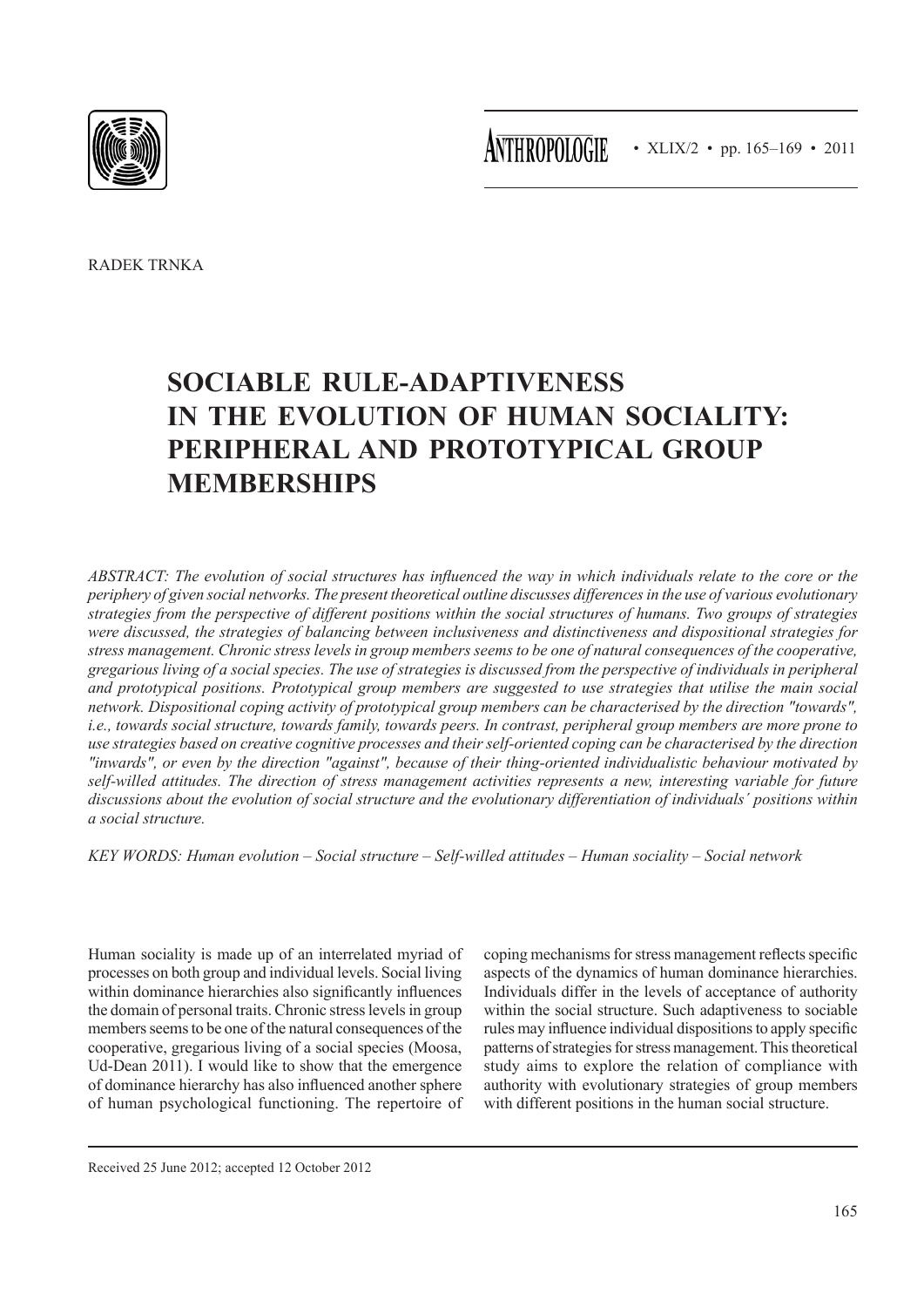## **Social structure and self-willed attitudes**

The presence of social hierarchy causes chronic stress levels in group members (Moosa, Ud-Dean 2011). Individuals in a social structure may differ in the ways in which they manage their stress. For example, perception of authority influences the choice of strategy for coping with stress (Harburg *et al*. 1979). Van der Molen (1990) developed the concept where conflicts of needs is the key determinant of social differentiation within the social unit. Group members may perform either social behaviour including compliance with authority, or thing-oriented individualistic behaviour motivated by self-willed attitudes. Most non-dominant individuals have to balance between the strength of the desire for social contact and the strength of the desires to fulfill other biological and material needs (Van der Molen distinguished the desire for social contact and the desires to fulfill other biological and material needs as separate constructs, however, an anonymous reviwer of the present study pointed out that the desire for social contact may be also driven biologically). Social harmony and peace is supported by social behaviour including conformity and compliance with authority. Such individuals are sometimes even able to sacrifice their own personal needs in order to maintain social harmony. Sacrificing personal needs to maintain social harmony may be drived by an individual's efforts to aviod conflicts with other group members. On the other hand, self-willed individualists are more prone to generate higher stress levels in the social group by asserting their own personal needs.

Van der Molen (1990) further outlined the turn-over cycles of society in terms of prevailing personality traits and social stability or instability. Providing a detailed description of this concept is above the aims of the present study (but see Van der Molen 1990). I will rather focus on the impact of sociable rule-adaptiveness on behavioural flexibility and innovativeness.

According to Van der Molen (1990), an increase in sociable rule-adaptiveness causes a decrease of thing-oriented innovativeness and independent creativity in individuals. As mentioned above, social living causes chronic stress levels in the social unit. Individuals have various strategies for mastering this stress and psychologists call them coping strategies (for a review, see, e.g., Carver, Connor-Smith 2010, Skinner *et al*. 2003). How do the dispositions for the choice of a coping strategy relate with the level of thing-oriented innovativeness and independent creativity?

Self-willed individualists with high levels of thingoriented innovativeness and independent creativity may be more prone to producing coping activity that requires more creative ways of thinking. High levels of thing-oriented innovativeness and independent creativity are not related to actual position of self-willed individualists within a social structure, but to their lower sociable rule-adaptiveness. Coping strategies of self-willed individualists may be based on cognitive work and they include, for example, cognitive restructuring (Connor-Smith *et al*. 2000, Tobin *et al*. 1989), positive reappraisal (Coleman 1992, Mattlin *et al*. 1990), redefinition (Stone, Neale 1984), or mental disengagement (Epstein, Meier 1989). Furthermore, selfwilled individualists are supposed to apply strategies that are highly related to human imagination. We can mention, for example, imaginative transformation (Butler *et al*. 1989), or escapist fantasy (Quayhagen, Quayhagen 1982). Both groups of coping strategies require increased levels of creativity and they are also relatively independent on the actual quality and quantity of social contact.

On the other hand, coping strategies of individuals with higher levels of social behaviour including conformity and compliance with authority may be based more on social contact and on utilizing a social network. Social conformists are supposed to be more attached to the social network than self-willed individualists and they can also experience higher confidence in the expectation that society will help them with managing their stress. They may be thus more society-dependent. These individuals may be more prone to perform social support seeking (Hobfoll *et al*. 1994), authority seeking (O'Brien *et al*. 1995), peer support (Frydenberg, Lewis 1991), solace seeking (Rohde *et al.* 1990), or social entertainment (Glyshaw *et al.* 1989). They may also perform another group of strategies based on communication processes. This group of coping strategies can be represented by talking with others (Sidle *et al.* 1969), understanding situations through communication with others (McCubbin *et al.* 1983), or family communication (Fanshawe, Burnett 1991).

Social conformists are supposed to be more attached to society than self-willed individualists. They should experience higher social acceptance and lower social exclusion. On the other hand, Van der Molen (1990) pointed out that self-willed individualists often perform quite problematic social functioning. They often compete for a dominant position, but, if failing, they may drift into marginal omega-like social positions. In extreme cases, self-willed individualists become outcasts and leave the social structure (Van der Molen 1990).

It does not mean that social conformists are invariably adjusted to optimal social functioning. Negative emotions and stress may occur in them, for example, when their social roles are not played satisfactorily. Satisfactory playing of social roles is understood in the sense of "to be a good father", "to be a good husband", "to be a good employee" etc. Conflicts with social partners can elicit other reactions in the sphere of stress management. Social conformists may then externalise their unsatisfactory relationship with society just like self-willed individualists. Projective social externalising is present in coping strategies like blaming others (Perrez, Reicherts 1992, Tolor, Fehon 1987), criticising parents (O'Brien *et al*. 1997), or emotional reactions – externalising (Causey, Dubow 1992). Such transfer of stress and negative emotions to other individuals can be also understood within the concept of redirected aggression (see Butovskaya, Kozintsev 1999).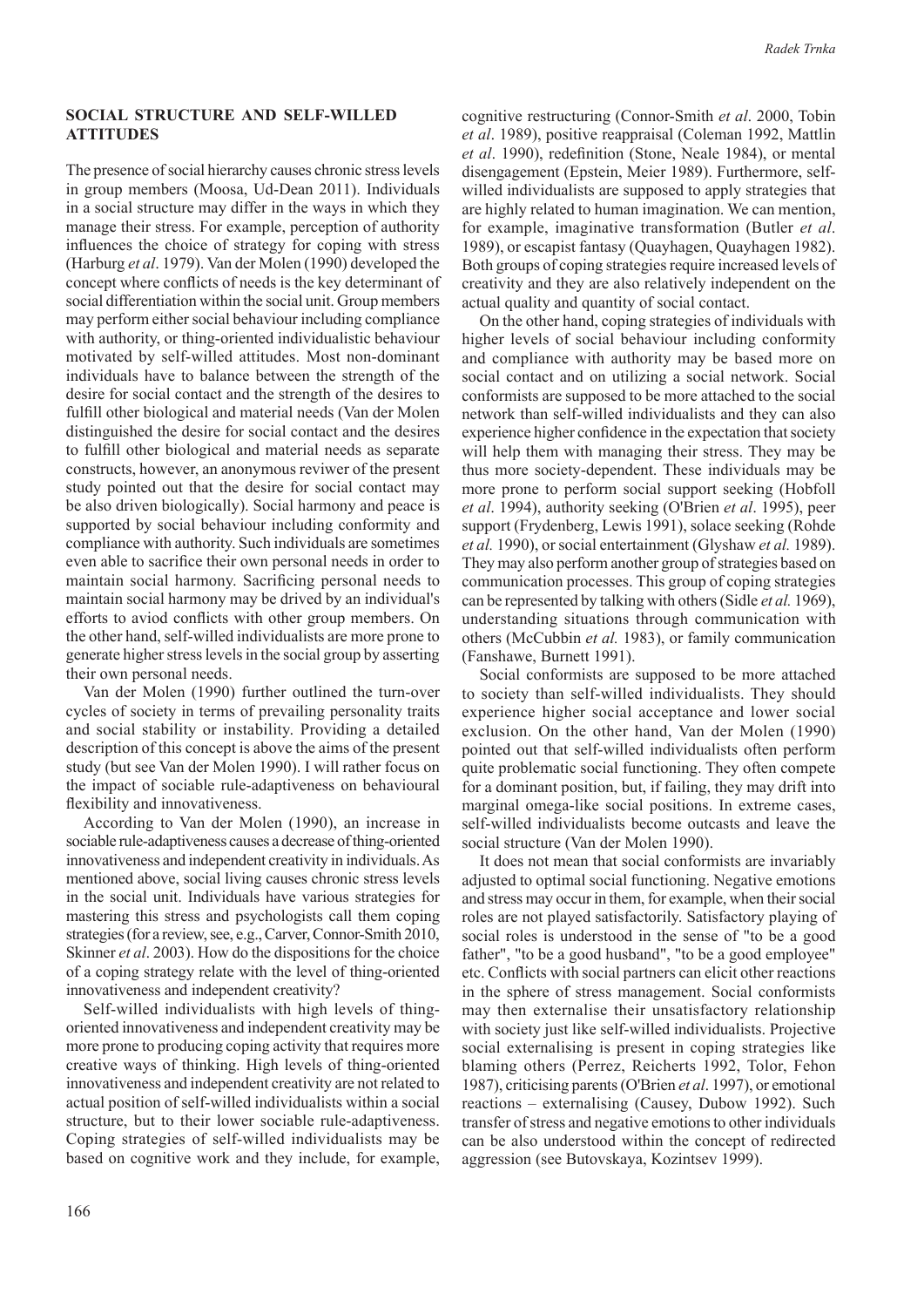As we have seen above, functioning within a dominance hierarchy has shaped the structure of human repertoire of stress coping strategies during the process of evolution. Higher differentiation of strategies reflecting social relations proceeded probably in individuals performing higher levels of conformity and compliance with authority. In contrast, self-willed individualists represent the key forces for the differentiation of individual strategies based on the creative cognitive processes.

## **Peripheral and prototypical positions within the social sTRUCTURE**

Peripheral and prototypical group memberships are key concepts that describe different positions of individuals within the group. Prototypical group members share typical features with Van der Molen's (1990) social conformists, whereas peripheral group members share typical features with self-willed individualists.

Empirical research found out several interesting differences between peripheral and prototypical group members. Prototypical group members are more likely to be group leaders (Eagly *et al*. 1992, Hains *et al*. 1997) and they are also more successful in eliciting attitude change in others (van Knippenberg *et al*. 1994). Prototypical group membership relates to the definition and maintenance of socially shared norms, because significant others are supposed to be especially powerful elicitors of normative thoughts and behaviour (Stapel *et al*. 2010). On the other hand, peripheral group members are less typical or central to the group and they are more variable in their behaviours than prototypicals (Jetten *et al*. 2003).

Why do some individuals occupy prototypical intragroup positions and others peripheral intragroup positions? Hornsey and Jetten (2004) considered a basic conflict between the need to belong and the need to be different as the deep foundation of peripheral or prototypical group membership. They discussed possible strategies enabling individuals to reach an optimal balance between inclusiveness and distinctiveness (Hornsey, Jetten 2004). Past theoretical discussions have paid little attention to the question how individuals with different attitudes toward authority could utilise strategies of balancing between inclusiveness and distinctiveness.

Individuals vary in the ways in which they balance the need to belong and the need to be different. Hornsey and Jetten (2004) reviewed and discussed eight various strategies for reaching optimal balance between inclusiveness and distinctiveness:

- Identifying with a numerically distinct group;
- Subgroup identification;
- Identifying with a group that defines itself against the mainstream;
- Perceptually enhancing the distinctiveness of one's group;
- Differentiation through roles;
- Identifying with a group that normatively prescribes individualism;
- Tailoring self-perception: seeing oneself as loyal but not conformist;
- Seeing oneself as more normative than other group members (the PIP effect).

How may prototypical group members and self-willed individualists be disposed for resolving conflict between the need to belong and the need to be different? Selfwilled individualists may be more prone to identifying with a group that defines itself against the mainstream and to identify themselves with a group that normatively prescribes individualism. Both strategies are in harmony with peripheral group memberships of self-willed individualists. On the other hand, self-willed individualists may be less disposed to see themselves as loyal but not conformist. They are not supposed to be ready to place the interests of the group ahead of self-interests. They are also not likely to perceptually enhance the distinctiveness of their group as well as to identify with any subgroups due to their individualistic nature and weaker bonds with the main social network.

Of course, some peripheral or prototypical group members often support self-willed individualists competing for a high status positions. In that case, "followers" perceive self-willed individualists as "future authorities" who can change the existing norms, either on the group, or on the societal level. Membership of self-willed individualists changes when they reach desirable high status positions. They become leaders and their memberships are shifted from peripheral to prototypical group membership. The strategy "Seeing oneself as more normative than other group members" may be then used to balance the need to belong and the need to be different by newly established authority.

On the other hand, prototypical group members are supposed to use strategies like "Perceptually enhancing the distinctiveness of one's group", "Subgroup identification", or "Differentiation through roles". Their pro-social attitudes and behaviour enable them to balance between the need to belong and the need to be different within the social network. On the contrary, prototypical group members are not supposed to be highly motivated to identify with a group that defines itself against the mainstream and to identify themselves with a group that normatively prescribes individualism.

## **Conclusions**

The present theoretical outline has discussed hypothetical differences in the use of various personal strategies from the perspective of different positions in the social structure. Two groups of strategies have been discussed, the strategies of balancing inclusiveness and distinctiveness and dispositional coping strategies. It is distinguishable that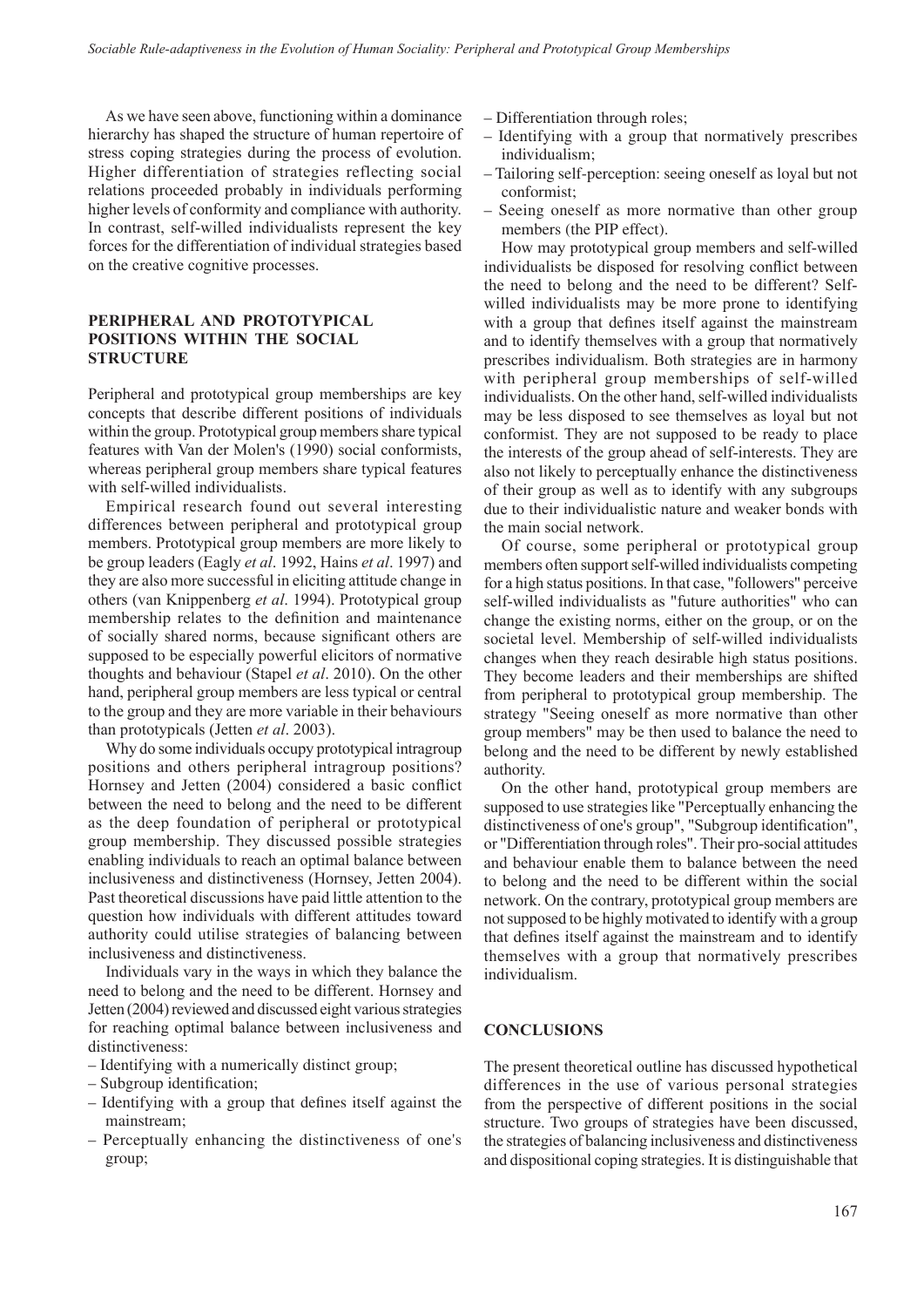

FIGURE 1. Dispositional coping strategies of prototypical group members.

self-willed individualists and prototypical group members vary in the orientation of above mentioned strategies. Dispositional coping of prototypical group members can be characterised by the direction "towards", i.e., towards social structure, towards family, towards peers (*Figure* 1). Prototypical group members are also likely to use strategies of balancing inclusiveness and distinctiveness that utilise the main social network. They try to differentiate themselves "within" the main social network with the help of strategies like "Perceptually enhancing the distinctiveness of one's group", "Subgroup identification", or "Differentiation through roles".

In contrast, self-willed individualists are more prone to using coping strategies based on the creative cognitive processes. Such self-oriented coping can be characterised by the direction "inwards" and by increased requirements on creative cognitive abilities of individuals (*Figure* 2). The strategies of balancing between inclusiveness and distinctiveness of self-willed individualists can even be characterised by the direction "against". This orientation is recognisable, for example in the strategy "Identifying with a group that defines itself against the mainstream". Self-willed individualists may identify themselves



FIGURE 2. Dispositional coping strategies of peripheral group members.

"against" the mainstream, because of their strong need for differentiation.

The limitation of the Van der Molen's concept (1990) lies in the insufficiently covered group of ingroup members with peripheral group membership. In reality, not all peripheral group members are self-willed individualists. Jetten *et al.* (2003) pointed out that peripheral group membership can be based also on other factors like age, sex, or race. Future discussions about the formation and maintenance of prototypical and peripheral group memberships should take into consideration the very differentiated structure of peripheral group members.

Future theoretical development of the present theoretical fundamentals would be based on evaluations of different effects of dominance hierarchy in different types of societies in terms of primate top-down or bottom-up hierarchies. Actually, it is difficult to determine if human social functioning is more similar to primate top-down hierarchies or bottom-up hierarchies, because human social structures and their interdependencies are extremely complex and ambiguous. However, such theoretical reasoning might be inspiring for future anthropological research.

Detailed elaboration of the evolutionary basis for coping and stress management in relation to social functioning is recommended for future theoretical progress in this field. The direction of coping activity may represent an additional interesting variable for relating discussions about the formation and maintenance of human dominance hierarchies. The rich variability in the human repertoire of coping strategies may help us better identify various causal links in the course of evolution of human sociality.

#### **ACKNOWLEDGMENTS**

This publication was supported by the The Ministry of Education, Youth and Sports – Institutional Support for Longterm Development of Research Organizations – Charles University, Faculty of Humanities (Charles Univ, Fac Human 2012).

#### **REFERENCES**

- BUTLER R. W., DAMARIN F. L., BEAULIE C., SCHWEBEL A. I., THORN B. E., 1989: Assessing cognitive coping strategies for
- acute postsurgical pain. *Psychol. Assess.: J. Cons. Clin. Psychol.*  $1:41-45$
- BUTOVSKAYA M., KOZINTSEV A., 1999: Aggression, friendship, and reconsiliation in Russian primary schoolchildren. *Aggressive Beh.* 25: 125–139.
- CARVER C. S., CONNOR-SMITH J., 2010: Personality and coping. *Annu. Rev. Psychol.* 61: 679–704.
- CAUSEY D. L., DUBOW E. F., 1992: Development of a self-report coping measure for elementary school children. *J. Clin. Child Psychol.* 21: 47–59.
- COLEMAN M. R., 1992: A comparison of how gifted/LD and average/LD boys cope with school frustration. *J. Educ. Gifted* 15: 239–265.